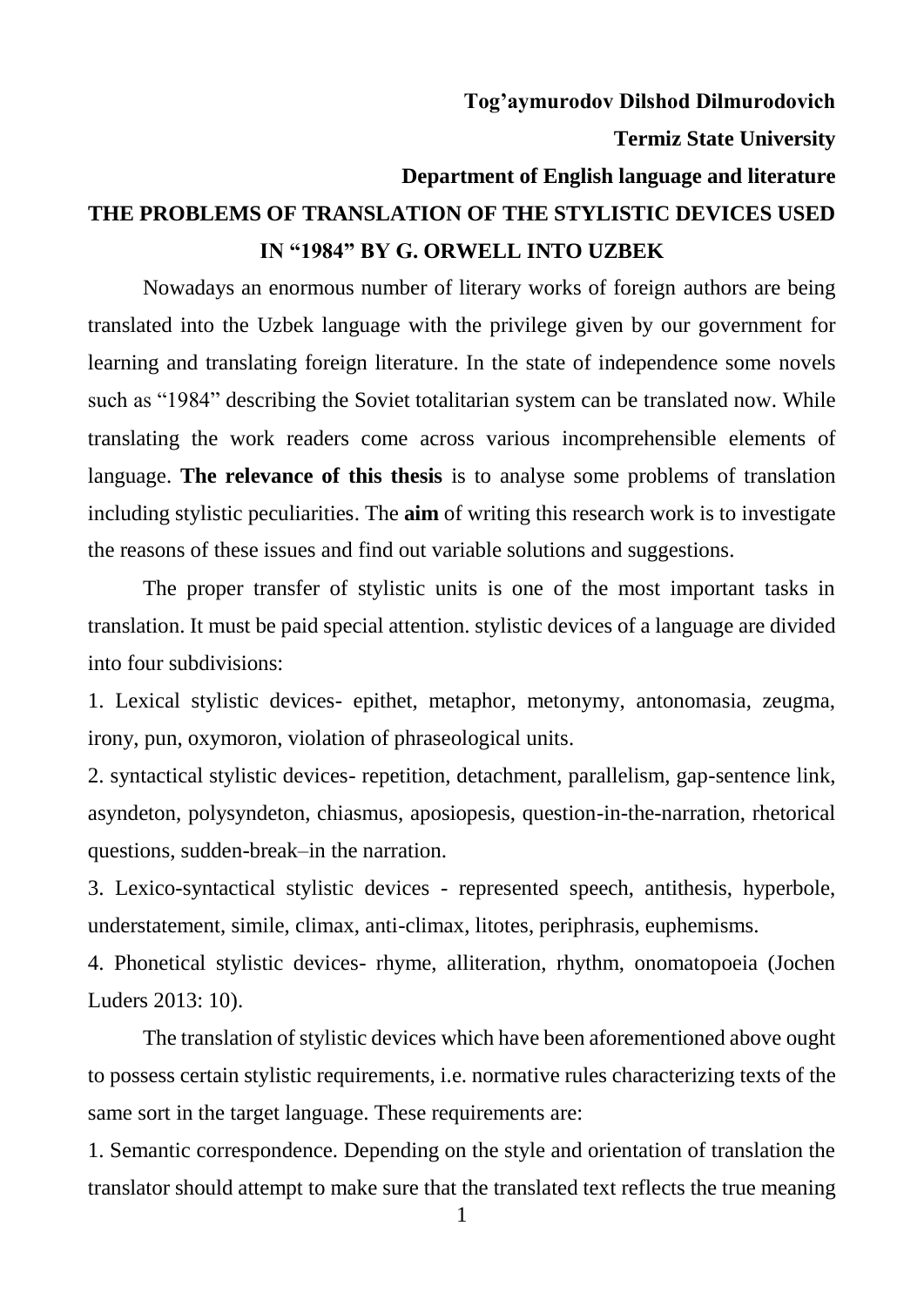of the original. Semantic correspondence includes stylistic accuracy, adequacy and completeness.

2. Literacy. The most demanding thing is that the text is in line with the general rules of the Uzbek and foreign languages. As a rule, the absence of stylistic, grammatical and spelling errors is anticipated to be.

3. Lexical and stylistic consistency. It is assumed to be the proper choice of equivalents to the terms of the original and look for analogues of acronyms and abbreviations, correct transliteration. The general style of the translated text and elegance of the original one must not diverge in perception. Technical translations are characterized by the accuracy of phrases, lack of emotionally coloured words, the development of easy sentences, impersonality.

As it is thought, the adequate translation includes not only the sense, but also the expressive-stylistic peculiarities of the original text. Therefore, the issues of conveying stylistic features of lexical and grammatical phenomena have always been studied including various lexical and grammatical issues of translation. Nevertheless, during this sensible work the translators face difficulties which can be referred to as stylistic problems of translation in essence. We have a tendency to speak of these cases once various expressive means are intentionally used to make the text more stunning and emotional, to make it impress the reader more from the emotional point of view. This goal could also be achieved by using lexical expressive means, as well as stylistic devices, by means of special combination of phrases and sentences, i.e. by using syntactical stylistic devices and expressive means. Each of those devices geared toward making the text stylistically coloured obliges the translator to show to variety of special methods for solving them. Moreover, the translator fairly often encounters difficulties connected with the matter that the SLT (source language text) belongs to an exact speech style. stylistic eccentricity of certain genres in numerous languages does not coincide. The translator must understand the most cases of such incongruity and be familiar with the general principles of translation of texts belonging to numerous genres (L. Mildred 2012: 44).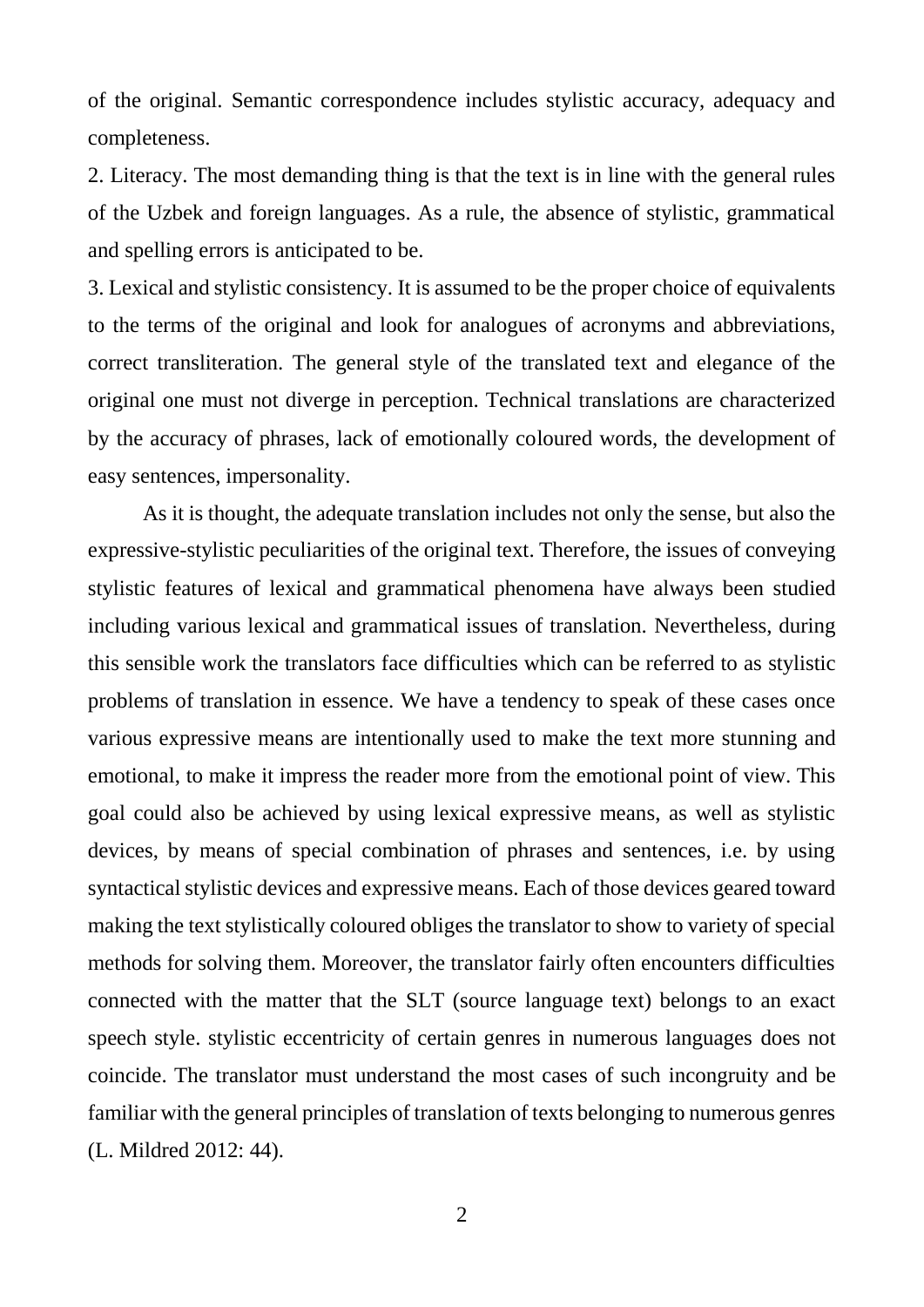Encountering matters of transforming stylistic peculiarities of the text while translation, it would be essential to discuss some of the literary devices which have been used by George Orwell in "1984".

The novel shows good use of various similes. For example,

- "*His tiny sister, clinging to her mother with both hands, exactly like a baby monkey."* This example of simile compares the girl, his sister to a small monkey in order to describe her age, love and destitution to her mother. For the English it can be easily understood or felt but Uzbek readers may come across with difficulty to receive full perception because monkey is not so ordinary type of animal which is possible to see anywhere. For solving this problem aforementioned stylistic device should be either explained with the help of compensation method or substituted with another expressive means that is general for target language speakers.

- "*He clung to O'Brien like a baby, curiously comforted by the heavy arm around his shoulders."* In contrast with the previous example this simile can be perceived by target language speakers without much effort. Below we may see some other examples for the usage of simile:

- *"Talking to [Mr. Charrington] was like listening to the tinkling of a worn-out musical box"*

- *Rutherford "seemed to be breaking up before one's eyes, like a mountain crumbling."*

1984 also shows good use of various metaphors. For example,

*- "All this marching up and down and cheering and waving flags is simply sex gone sour*". With this use of metaphor, the author intended to express the state of negative bursting energy in human organism. As it is known human organism can get relaxed with sexual procedure if it occurs completely. The Party don't want people to be happy and careless about the political direction. That is why The Party pacifies people with marching-ups, cheering and waving flags in order to let them give some energy off but not all of it. It is like incomplete sex which can paralyze human mind. Although Uzbek people can understand this statement with encyclopedic knowledge it had better to change it to more recognizable phrase or expressive means while translation. Following uses of metaphors are also able to be awesome instances: